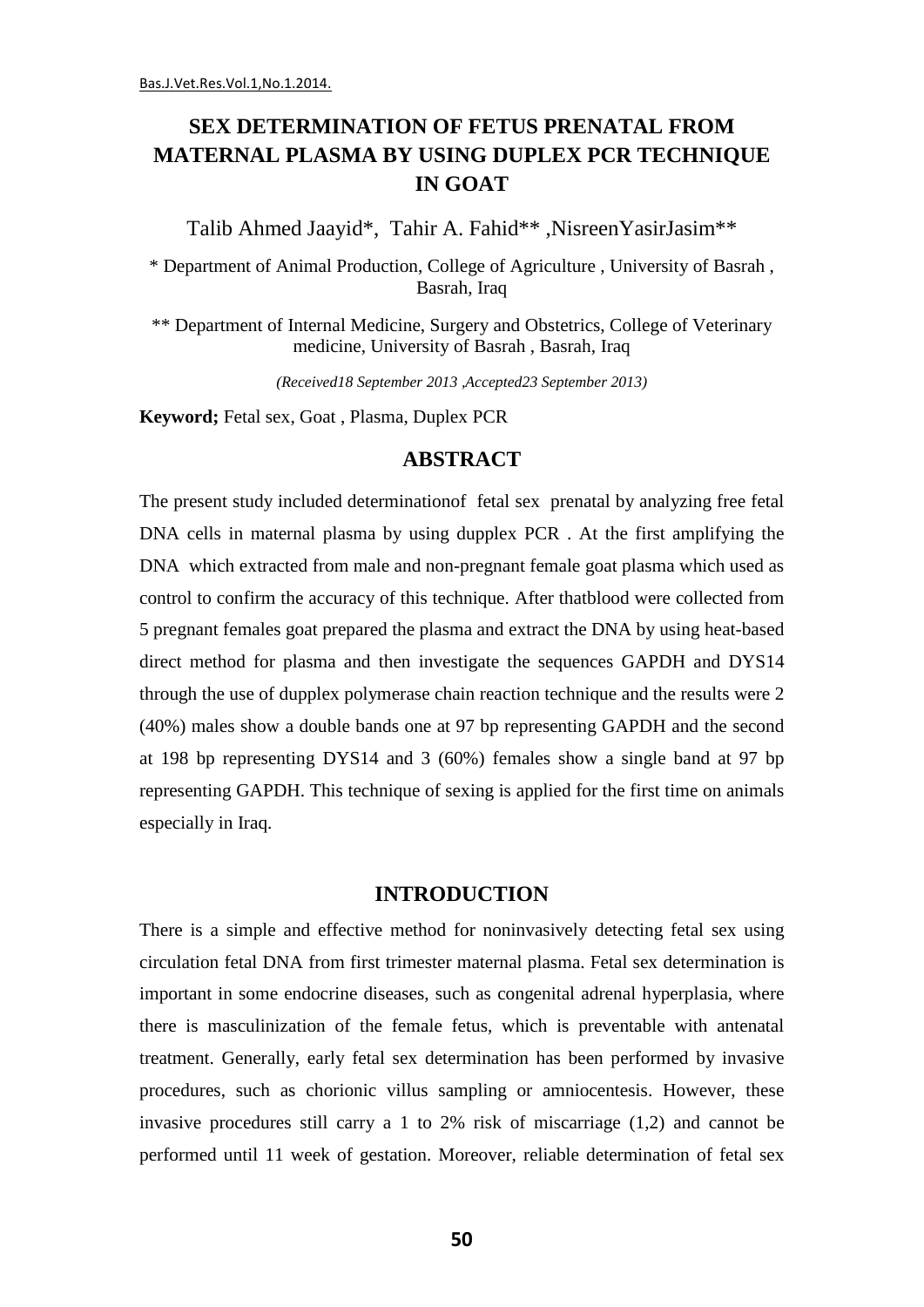using ultrasonography cannot be performed in the first trimester, because the development of external genitalia is not complete (3).

Circulating fetal DNA arises from trophoblasts in the placenta and is released directly into the circulation system of the mother (4, 5). It represents \_3–6% of the total cellfree DNA that is present in maternal circulation and is rapidly cleared from the maternal circulation after delivery (6,7). Therefore, circulating fetal DNA has been proposed as a potential material for noninvasive prenatal diagnosis (NIPD). Many researchers have explored the possibility of circulating fetal DNA on NIPD of fetal sex, RhD blood typing, and single-gene disorders, such as cystic fibrosis (8, 9)*.*

Promising results have been reported from studies using the combination of markers such as Detection Y-Specific gene (DYS14) presence of this gene indicates a male fetus and glyceraldehyde-3-phosphate dehydrogenase(GAPDH) sequence found in both sex (8, 9). (6) demonstrated that free fetal DNA (ffDNA) circulating in maternal blood has a relatively high concentration in early pregnancy, which increases during gestation and degrades in a few hours after delivery (7,10,11). Detection of ffDNA in maternal blood during pregnancy has given rise to the possibility of developing new noninvasive approaches for early prenatal diagnosis (12).

This approach seem to be more useful in human as compared with animals because it enable the diagnosis of the fetal gender in early gestation period this led to eliminate the risk of some disease such as Mendelian diseases, also prediction of RhD genotypeand in addition to fetal gender (12, 13).

## **MATERIALS AND METHODS**

#### **1.Samples collection**

 Peripheral blood samples obtained from 5 healthy goat males were used to determine the PCR specificity and sensitivity**,** whereas peripheral blood samples obtained from 5 non pregnant goat female served as negative controls and also from 5 pregnant goat females use to determine the gender of fetus at agricultural research station in agriculture college, university of Basrah.

#### **2.Plasma preparation**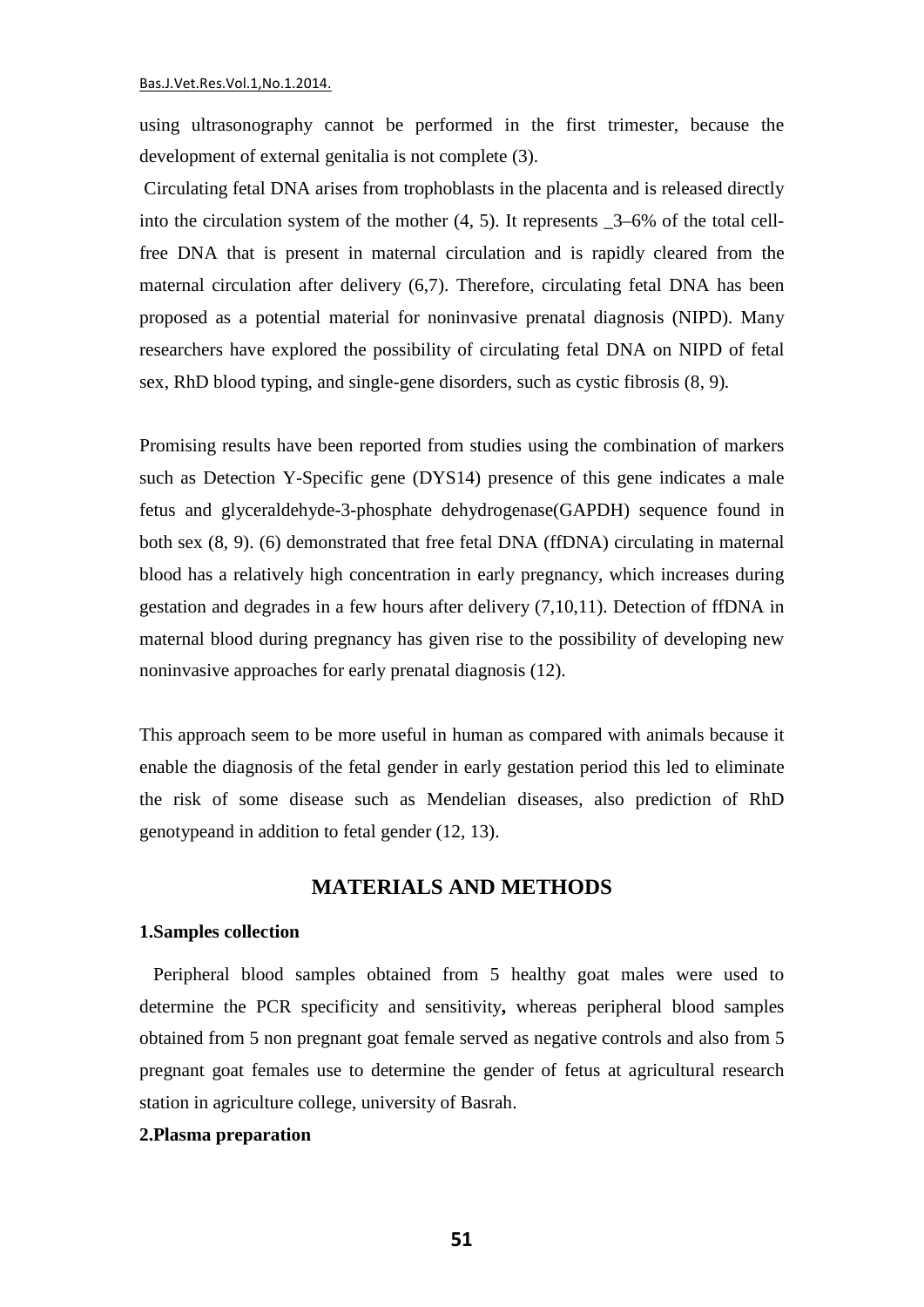Plasma in this study was prepared according to (14):-

- 1) For plasma preparation, collect 2-3 ml into an EDTA-containing tube for plasma separation **.**
- 2) The blood samples were centrifuged at 3000 rpm for 10 min and the plasma was carefully removed from their tubes and transferred into plain polypropylene tubes.
- 3) The plasma samples then submitted a second centrifugation at 3000 rpm for 10 min and these recentrifuged plasma samples weretransferred into fresh polypropylene tubes.
- 4) The samples were stored at -20  $\degree$ C until DNA extraction.

#### **3.DNA extraction from plasma using the heat-based direct method**

 The DNA extracted from plasma using the heat-based direct method according to  $(15)$ :-

- 1) 200 µl of plasma in a 0.5 µl sterile Eppendorf tube was heated at 99 C for 5 min.
- 2) The heated sample was then centrifuged at 12000 rpm for 10 minutes in a cooling microcentrifuge.
- 3) After which the clear supernatant was collected and 10 µl used for PCR reaction.

## **4.Measurement quantity of extracted DNA from plasma maternal using Nanodrop technique**

The DNA quantity is measured by using Nanodrop technique (Thermo Scientific company/USA ) as in figure (1) to detect genomic size (DNA quantity ng /  $\mu$ l).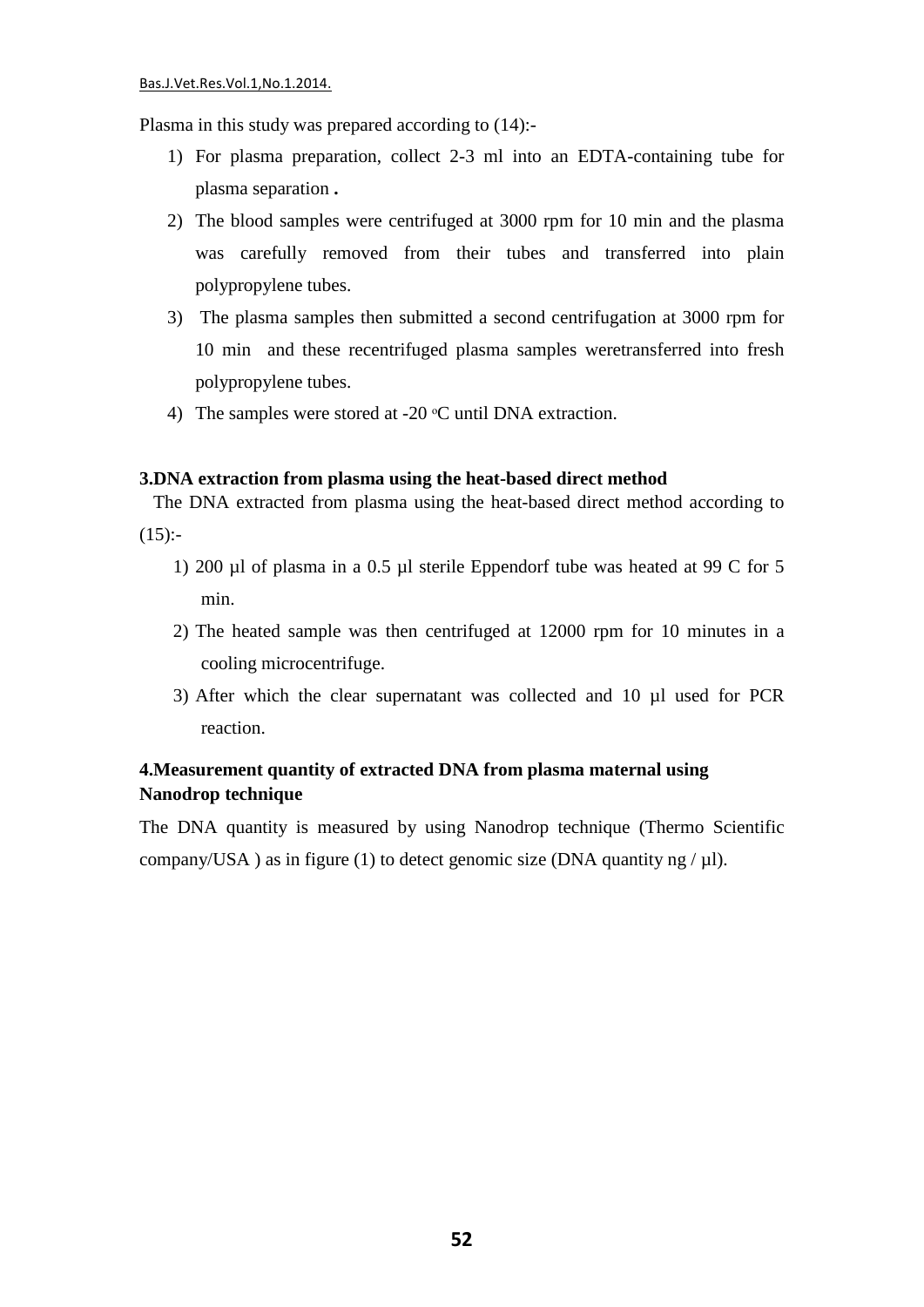#### Bas.J.Vet.Res.Vol.1,No.1.2014.



Figure(1): Showing measurement DNA quantity ng/ µlusing Nanodrop technique.

## **5.Amplification of DYS14 gene and GAPDH using duplex PCR**

 The DYS14 and GAPDH genes were studied according to protocol of (16). DYS14 and GAPDH genes were co-amplified in a duplex PCR setting for the detection of fetal DNA in maternal plasma. The PCR amplification mixture showed in table (1).

| <b>Chemical</b> | <b>Master</b> | <b>Primers</b>                               | <b>DNA</b>      | <b>Nuclease</b> | <b>Final</b> |
|-----------------|---------------|----------------------------------------------|-----------------|-----------------|--------------|
| material        | <b>Mix</b>    |                                              | <b>Template</b> | free water      | volume       |
| Volume          | 25            | 2.5 of each<br>forward and<br>reverse primer | 10              |                 | 50           |

**Table ( 1): Showing PCR product composition (**µl**)**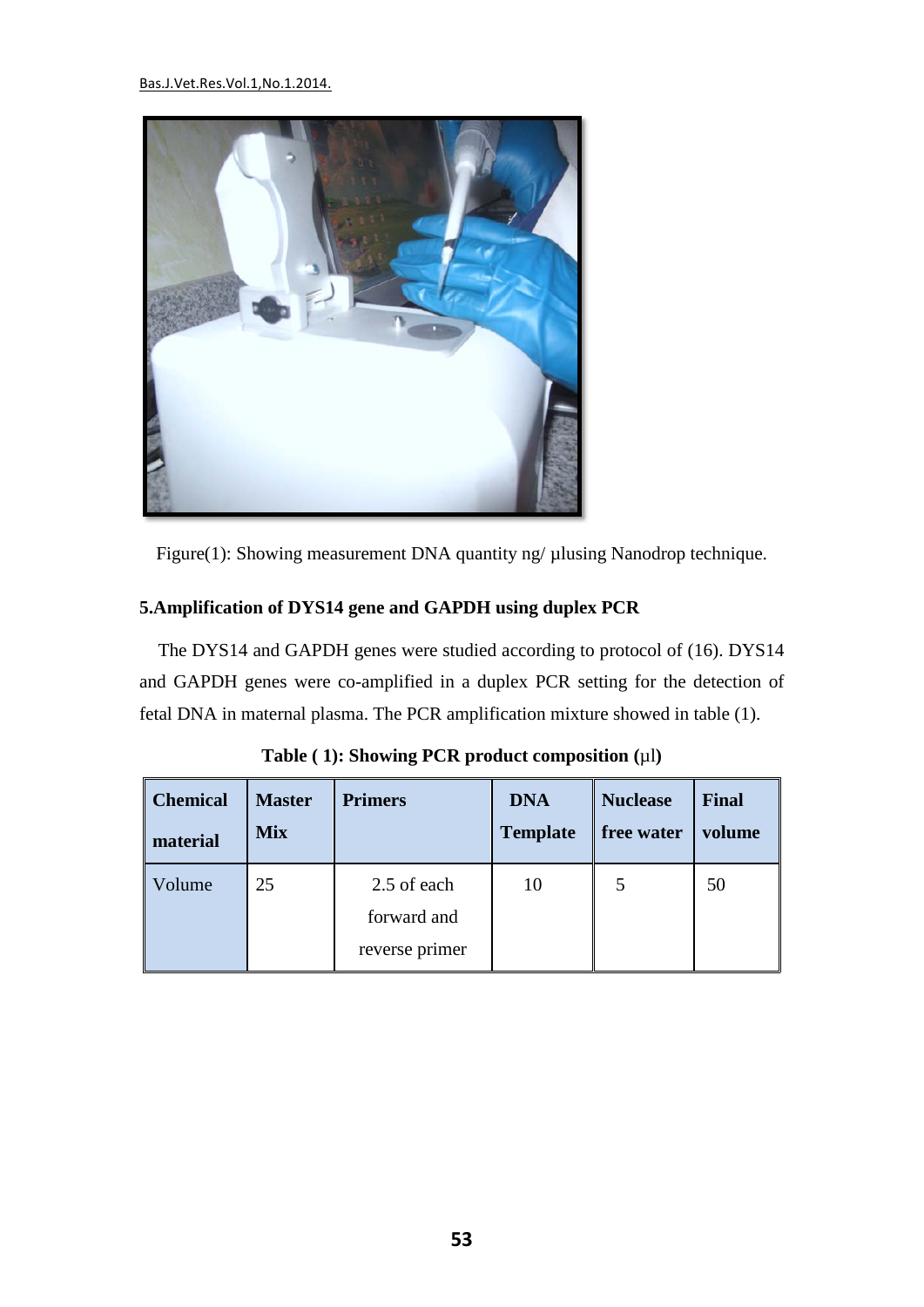| Table (2): Oligonucleotide primers sequences used for A duplex PCR |  |
|--------------------------------------------------------------------|--|
| amplification of DYS14 and GAPDH genes according to (16)           |  |

| <b>Primer</b><br>name | and size      | <b>Description</b> sequence $(5\rightarrow 3)$ | <b>PCR</b><br>product |
|-----------------------|---------------|------------------------------------------------|-----------------------|
|                       | of primer     |                                                | size<br>(bp)          |
| Y1.7                  | (21)          | 5' CATCCAGAGCGTCCCTGGCTT-3)                    | 198                   |
| Y1.8                  | (21)          | 5' CTTTCCACAGCCACATTTGTC-3)                    |                       |
| <b>GAPDH</b>          | forward       | 5'CCCCACACACATGCACTTACC-3)                     | 97                    |
|                       | primer $(21)$ |                                                |                       |
|                       | Reverse       | 5' CCTAGTCCCAGGGCTTTGATT-3)                    |                       |
|                       | primer $(21)$ |                                                |                       |

**Table (3): A duplex PCR amplification program for DYS14 and GAPDH genes detection according to (16).**

| <b>Step</b>            | Temperature $(C^{\circ})$ | Time (Min.) | NO. of cycles |
|------------------------|---------------------------|-------------|---------------|
| Initial denaturation   | 95                        | 15          |               |
| <b>Denaturation</b>    |                           |             | 40            |
| <b>Annealing</b>       |                           |             |               |
| <b>Extension</b>       |                           |             |               |
| <b>Final extension</b> |                           |             |               |

## **6.PCR result analysis**

The results of PCR were performed after the amplification process. 5 µl from amplified sample was directly loaded in a 2% agarose gel that prepare containing 0.5 µl /25 ml ethidium bromide with the addition of loading buffer and DNA size marker as standard in electrophoresis and run at 80 V for 40 minutes then the products were visualized by gel documentation system(S 140, Votornix, USA).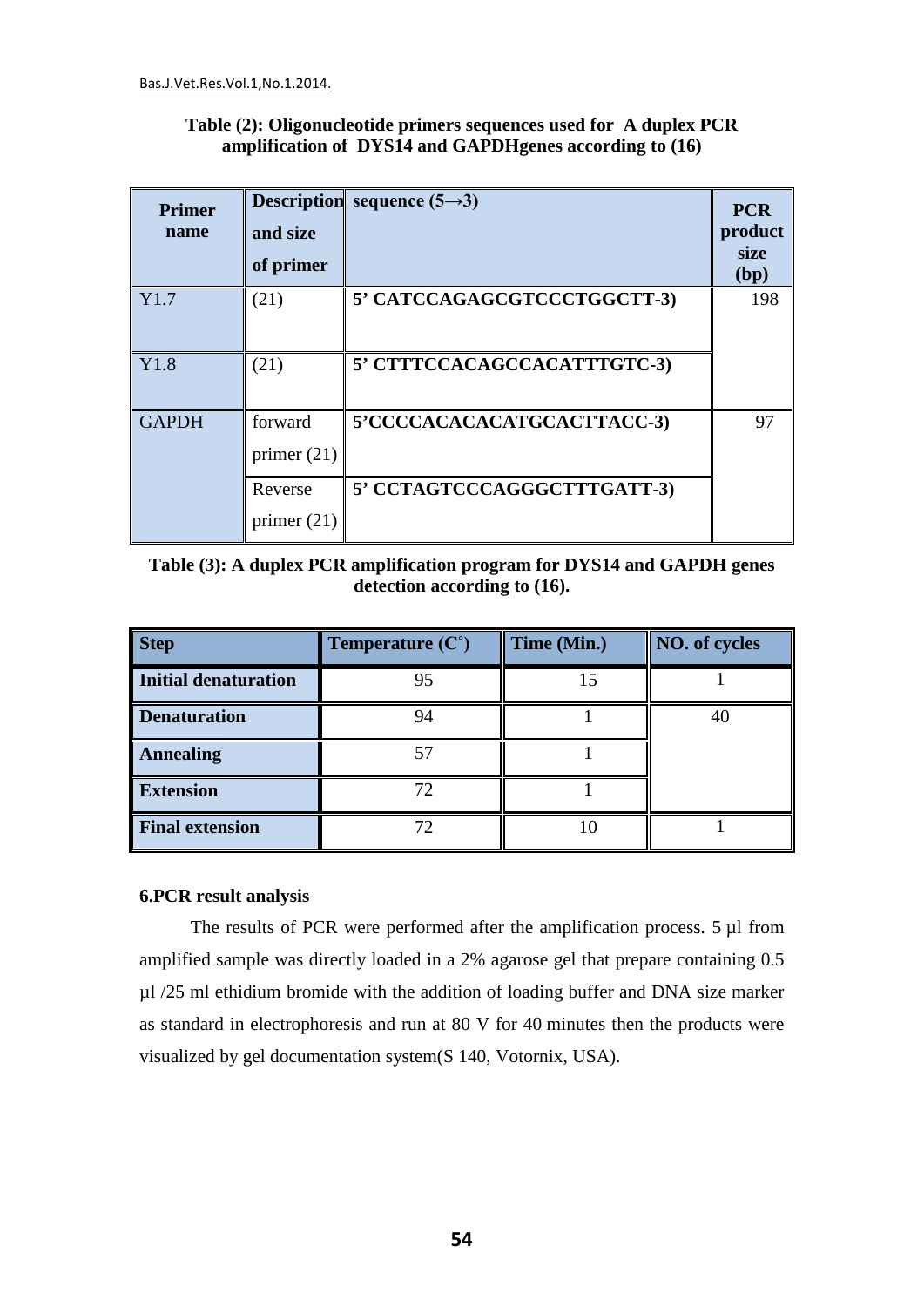## **RESULTS**

The PCR analysis was applied for DNA extracted from plasma by heat – based direct method which characterized by using the extracted DNA directly in PCR reaction because when the extracted DNA delayed to use will not give results when amplification and the PCR reaction were failed. After DNA extraction method, the quantity of DNA measured by Nanodrop technique (figure 2 and3). The PCR were positive for both DYS14 and GAPDH sequences in DNA samples from all 5 healthy males. While in DNA samples extracted from non pregnant females the PCR were negative for the DYS14 sequence, but positive for GAPDH sequence in all 5 non pregnant females. The results of gender diagnosis were 2 (40%) male and 3 (60%) females as show in (table 4) from the DNA samples was extracted from 5 pregnant females (figure 4) .



**Figure (2): Measurement quantity of DNA (ng/µl) from non pregnant female plasma using Nanodrop technique.**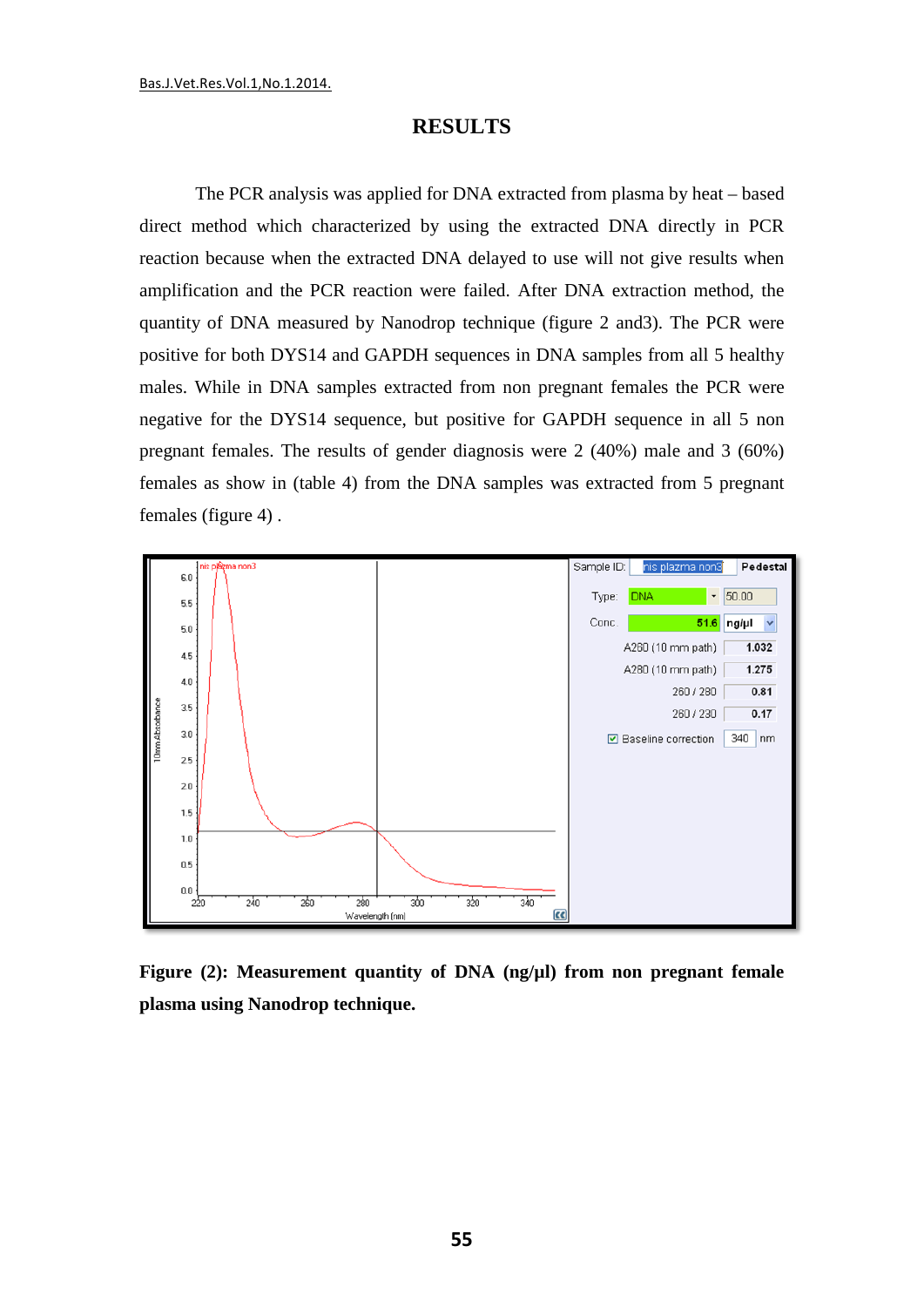

**Figure (3): Measurement quantity of DNA (ng / µl) from pregnant females plasma using Nanodrop technique**.

**Table (4): Results of amplification of DYS14 and GAPDH using duplex PCR for gender diagnosis from maternal plasma in pregnant females.**

| No. of pregnant<br>goat females | <b>Amplification of</b><br><b>DYS14</b> | <b>Amplification of</b><br><b>GAPDH</b> | <b>Gender</b><br>detected |
|---------------------------------|-----------------------------------------|-----------------------------------------|---------------------------|
|                                 | $^{+}$                                  | $^{+}$                                  | Male                      |
| $\mathcal{D}$                   | $^{+}$                                  | $^{+}$                                  | Male                      |
| 3                               |                                         | $\pm$                                   | Female                    |
|                                 |                                         |                                         | Female                    |
| 5                               |                                         | $^{+}$                                  | Female                    |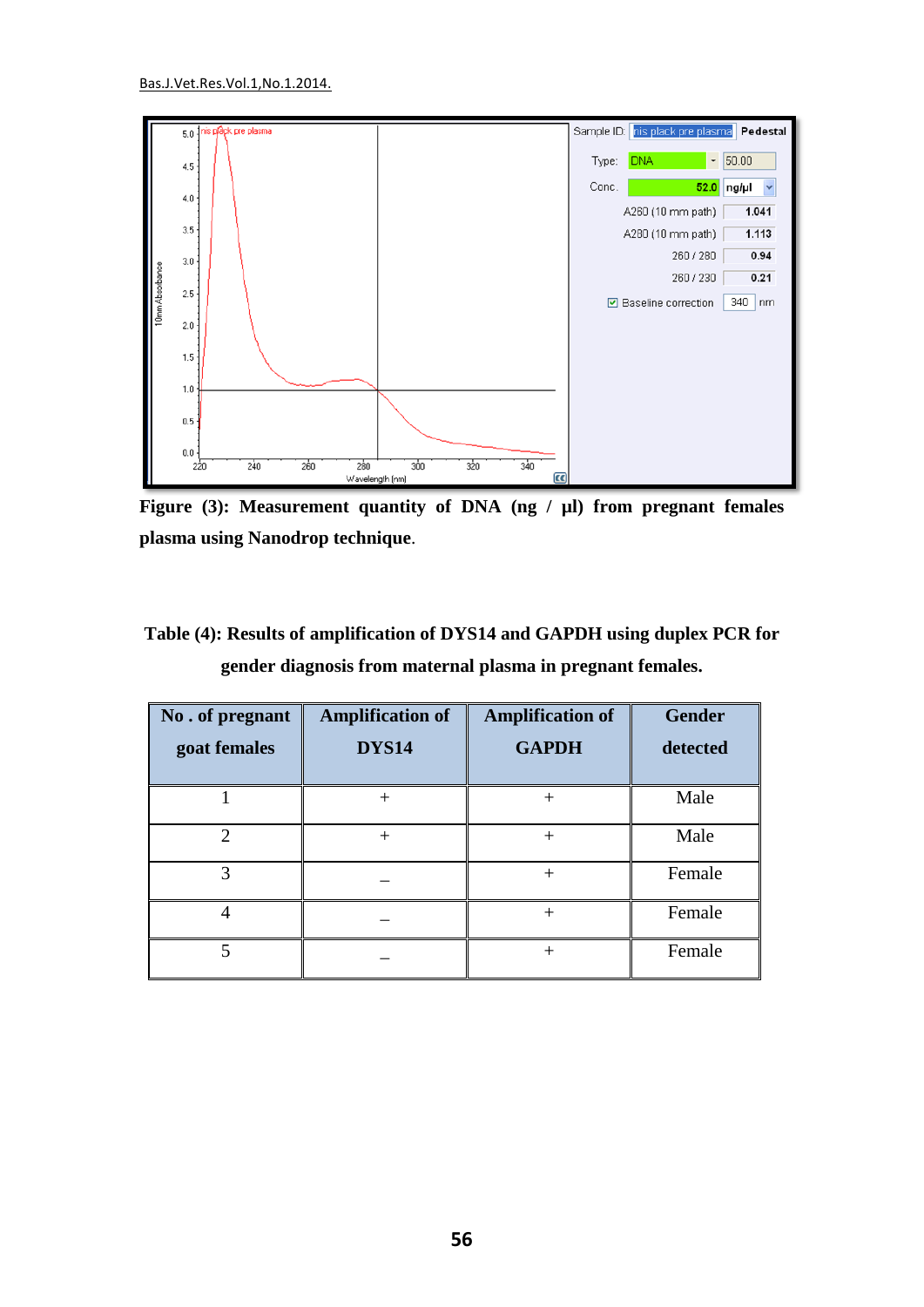Bas.J.Vet.Res.Vol.1,No.1.2014.



**Figure (4): Showing duplex PCR setup for DYS14 (198 bp) and GAPDH (97 bp) electrophoresis in 2% agarose. M Lane = DNA ladder, Lane 2 =male (has two bands one at 198 bp (DYS14) and other at 97 bp (GAPDH), Lane 3, 5, 6=female, has one band at 97 bp (GAPDH).** 

## **DISCUSSION**

This study used to diagnosis the gender of embryo from pregnant female circulation this done by extraction the DNA from maternal plasma by using the heat – based direct method, this method characterized by using the extracted DNA directly in PCR reaction  $(15)$ .

 At the first amplified the DNA extracted from male and non pregnant female goat plasma which used as control to confirm the accuracy of this technique to detect the gender and the results were accordance with actual sex. In this study the technique applied on 5 pregnant goat female to detect the gender. The results were 2 (40%) male and 3 (60%) female. When the embryo are male the result of amplified were two bands, one 198 bp represent the DYS14 sequence, and other 97 bp represent the GAPDH sequence, while when embryo are female the results of PCR are one band at 97 bp represent GAPDH sequence. These results agreed with many investigators (14.,16, 17; 18). Finally have been concluded from this study that sex determination of fetus prenatal by analysis of ffDNA in maternal plasma is reliable technique but need more sterilized condition to avoid the mistake results.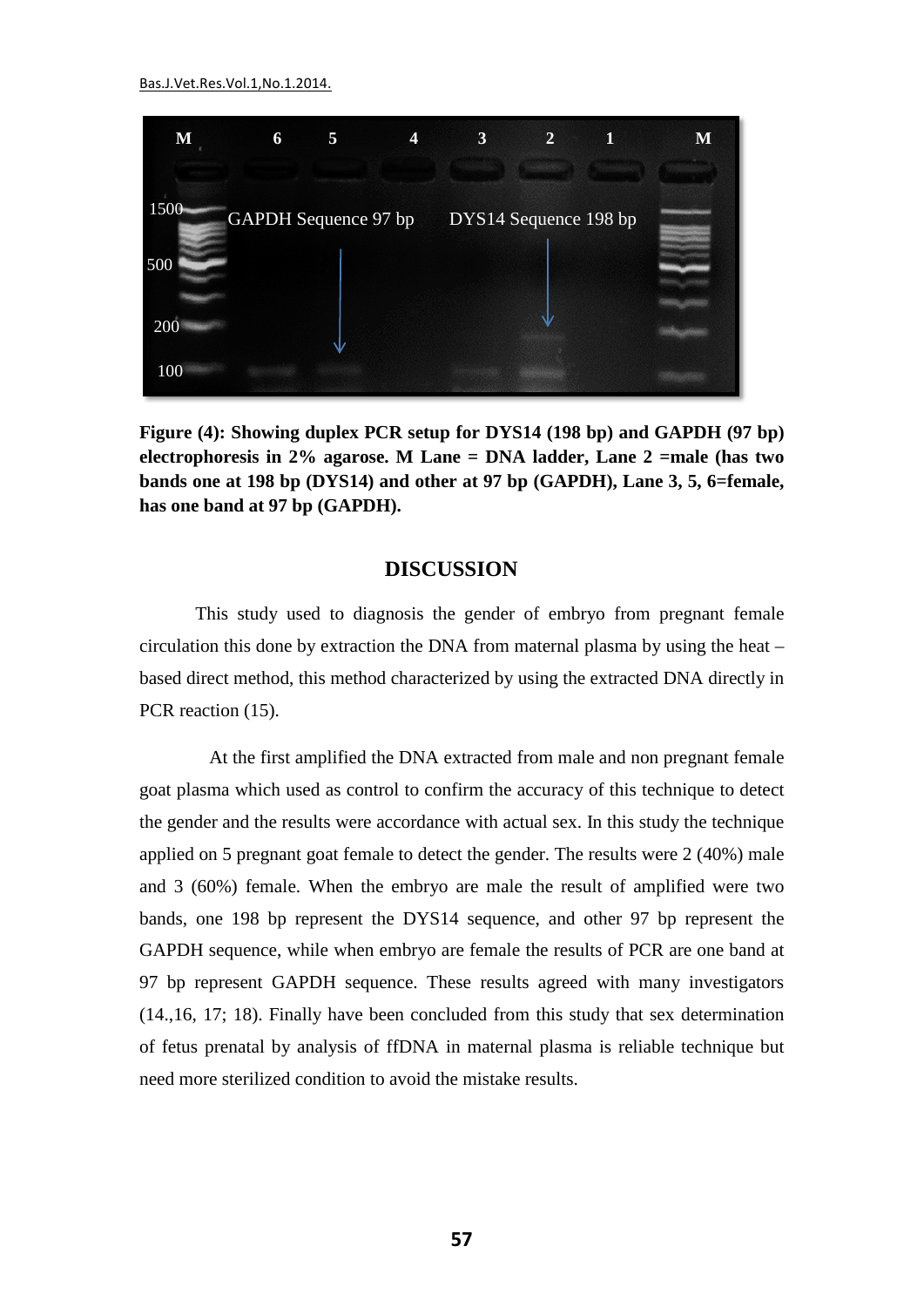# **تحدید جنس الجنین قبل الولادة من البلازما الأمومي باستعمالتقنیة التفاعل التسلسلي للبلمرة المتعدد في المعز**

طالب احمد جاید \* ` طاهر عبدالحسین فهد \*\* ،نسرین یاسر جاسم \* \* قسم الثروة الحيوانية، كليه الزراعة' جامعة البصرة ، البصرة ، العراق. \*\* قسم الجراحة والتولید، كلیھ الطب البیطري،جامعةالبصرة،البصرة ،العراق.

#### **الخلاصة**

تضمنت الدراسة الحالیة تحدید جنس الجنین قبل الولادة بتحلیل خلایا ال DNA الجنینیة المتحررة الى البلازما الامومي باستعمال التفاعل التسلسلي للبلمرة المتعدد في البدایة تم تضخیم ال DNA المستخلص من بلازما اناث الماعز الغیر حاملة وذكور الماعز التي استخدمت كـ سیطرة لتأكید دقة التقنیة .بعد ذلك تم جمع الدم من 5 اناث معز حوامل وتم تحضیر البلازما واستخلاصال DNA بطریقة التسخین المباشر للبلازما direct based –heat method ومن ثم التحري عن التتابع GAPDH و 14DYS من خلال استخدام تقنیة تفاعل البلمرة المتعدد وكانت النتائج (40%)2ذكور تظھر زوجین من الحزم الاول عند 97 زوج قاعدي یمثل GAPDHوالثاني عند 198 زوج قاعدي یمثل 14DYS و(60%)3 اناث تظھر حزمة واحدة عند 97 زوج قاعدي یمثل GAPDH. تقنیة التجنیس ھذه لأول مرة تطبق على الحیوانات خصوصا في العراق.

## **REFERENCES**

- **1. Tabor, A.; Philip, J.; Madsen, M.; Bang, J.; Obel, E.B. and Nørgaard-Pedersen, B. (1986).R**andomised controlled trial of genetic amniocentesis in 4606 low-risk women. Lancet. **1:**1287–1293.
- 2. **Mujezinovic, F. and Alfirevic, Z. (2007)**. Procedure-related complications of amniocentesis and chorionic villous sampling: a systematic review. Obstet. Gynecol., **110:** 687–694.
- **3. Odeh, M.; Granin, V.; Kais, M.; Ophir, E. and Bornstein, J. (2009).**Sonographic fetal sex determination. Obstet. Gynecol. Surv., **64:**50– 57.
- **4. Tjoa, M. L.;Cindrova-Davies, T.; Spasic-Boskovic, O.; Bianchi, D. W. and Burton, G.J. (2006).** Trophoblastic oxidative stress and the release of cellfree feto-placental DNA. Am. J. Pathol., **169:** 400–404.
- **5. Alberry, M.; Maddocks, D.; Jones, M.; Abdel Hadi, M.; Abdel-Fattah, S.; Avent, N. and Soothill, P.W. (2007**). Free fetal DNA in maternal plasma in anembryonic pregnancies: confirmation that the origin is the trophoblast. Prenat. Diagn., **27:** 415–418.
- **6. Lo, Y. M.; Tein, M. S.; Lau, T. K.; Haines, C. J.; Leung, T. N.; Poon, P. M.; Wainscoat, J. S.; Johnson, P. J.; Chang, A. M. and Hjelm, N. M. (1998)**. Quantitative analysis of fetal DNA in maternal plasma and serum: